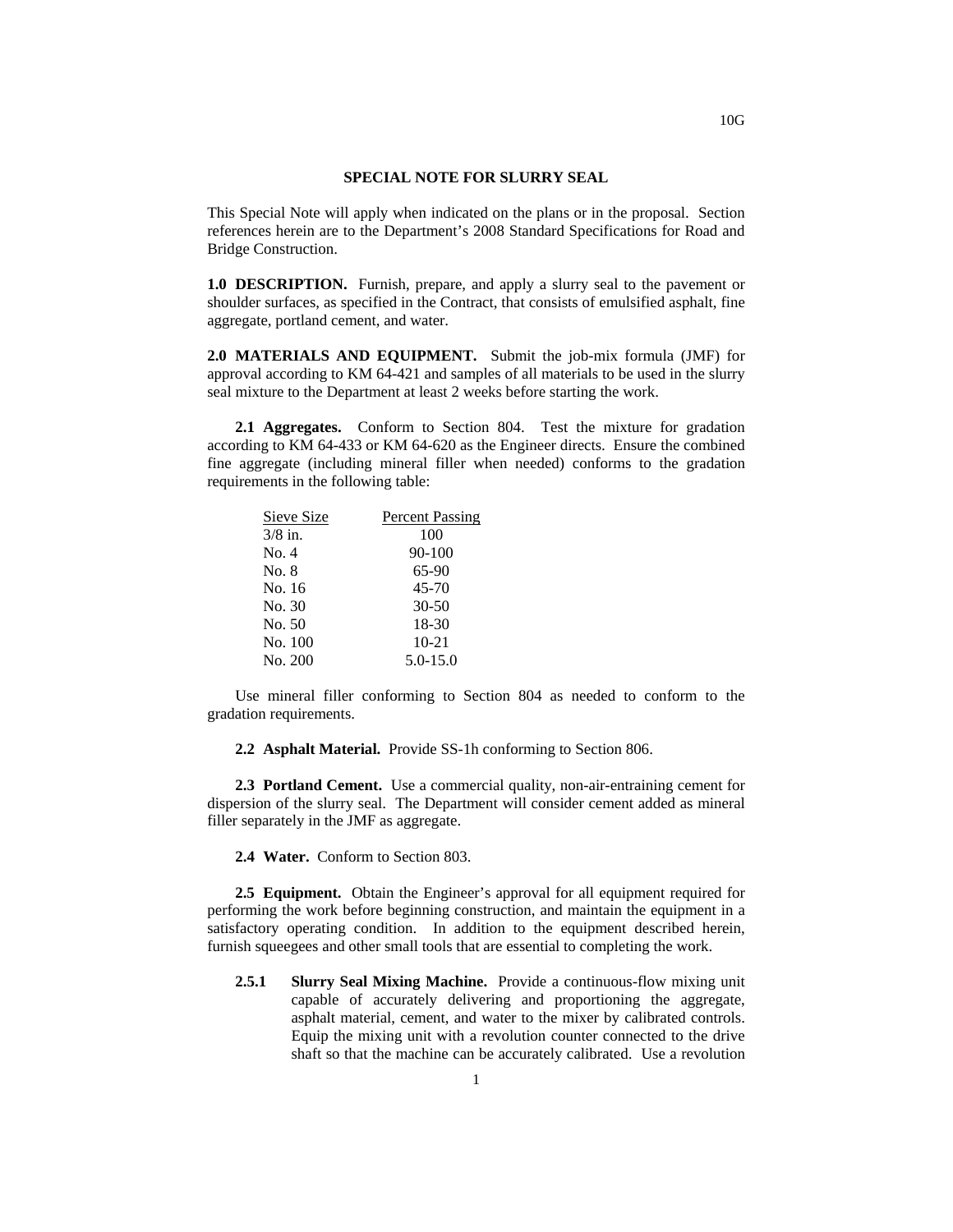counter that is dust-proof with maximum graduations of 0.1 revolution. Ensure that the unit is of sufficient capacity to thoroughly mix and discharge the product in a continuous flow and at a uniform rate as required for the area being covered by the spreader. Equip the unit with a fog-spray water system that is capable of applying 0.05 gallon per square yard and thoroughly dampening the surface to be sealed ahead of the slurry spreading equipment.

**2.5.2 Spreading Equipment.** Provide spreading equipment that consists of a towed, drag-type spreader box or distributor that is equipped with flexible squeegees or strike-off blades with adjustments to set the crown and depth. Ensure that the equipment is capable of spreading the slurry uniformly without segregation to the desired alignment and thickness, without the loss of slurry on varying grades.

## **3.0 CONSTRUCTION.**

**3.1 Weather Limitations.** Do not perform slurry seal work when the ambient temperature is less than 50 °F, nor when the ambient temperature has been 35 °F or less during the preceding 24 hours. Suspend slurry seal work during periods when weather conditions are otherwise unfavorable in the judgment of the Engineer.

**3.2 Surface Preparation.** Before applying the slurry seal, remove all dust, loose aggregate, vegetation, and dirt from the existing surface to be covered with the slurry seal mixture. Clean by brooming, washing with water under high pressure, blowing with compressed air, or other approved method. Cover oily or greasy areas with sand or other absorbent material for a minimum of one hour before cleaning the surface; then, remove the sand, and clean the area of all residue. Obtain approval of the cleaned surface before applying the slurry seal.

**3.3 Mixture Composition.** Blend the asphalt material with pre-wetted aggregate in the proportion of 12 to 22 percent of the dry aggregate weight. Control the mixture so that the percentage of asphalt material does not vary more than  $\pm$  3 percent from the percentage designated by the Engineer.

When necessary, obtain the Engineer's approval to add portland cement to obtain the desired dispersion and working characteristics of the slurry. Use the minimum amount of cement necessary, but do not exceed 3 percent of the weight of the aggregate. Add water as necessary to obtain a fluid, homogeneous mixture. The Department will allow the quantity of water to be varied slightly in the mixture for various surface conditions. Make all trial batches that the Engineer deems necessary to provide the best consistency and dispersion characteristics obtainable with the aggregate and asphalt material proportions.

Accurately proportion the various ingredients in the fine aggregate blend, and thoroughly mix them with approved equipment and methods. The Engineer will check and approve the quantities of each ingredient to ensure that the aggregate uniformly and continuously conforms to the specified gradation and applicable chemical properties. Maintain the gradation as near the middle of the allowable range on each sieve size as practical or as the Engineer directs.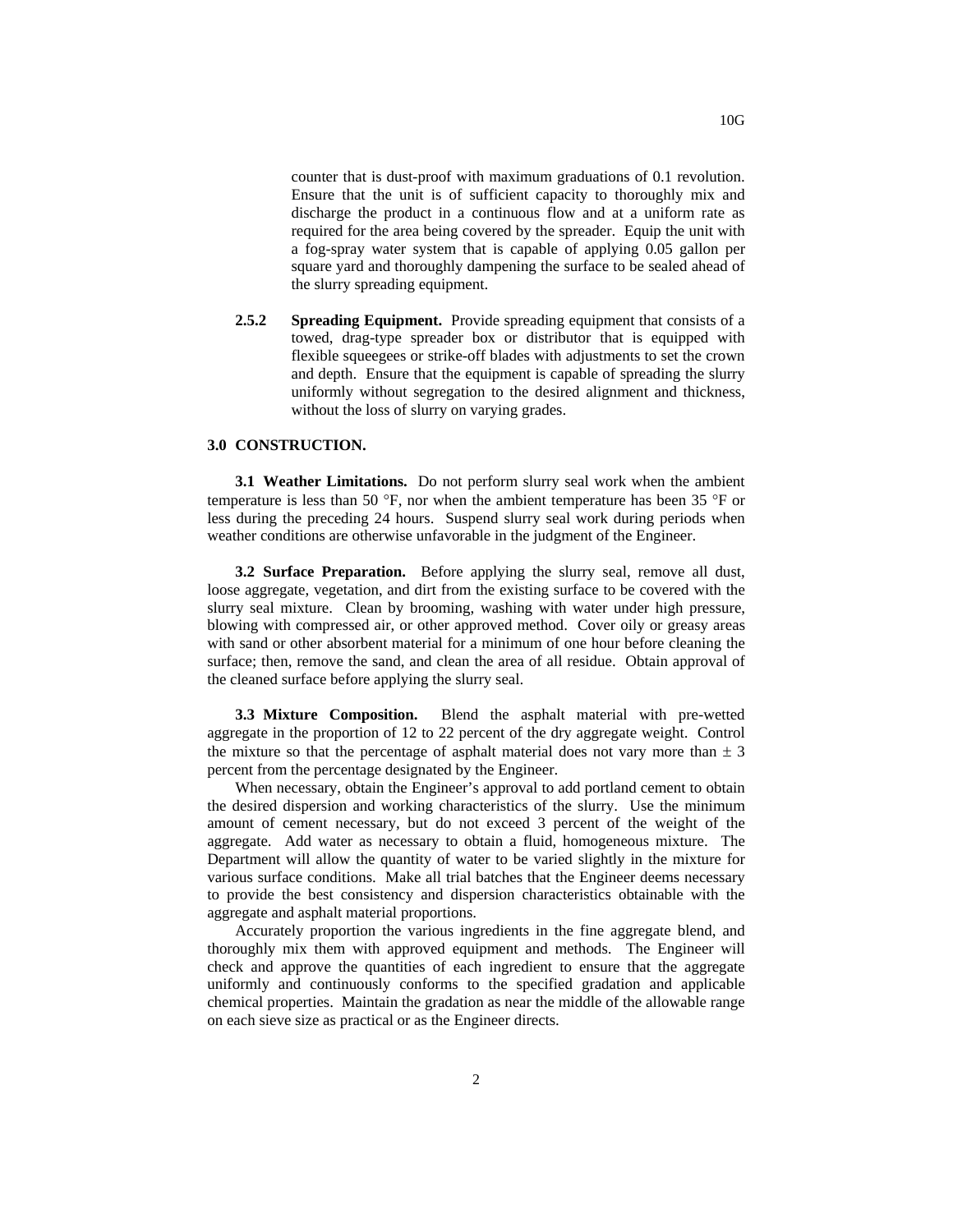**3.4 Application.** Spray the surface with 0.05 to 0.10 gallon per square yard of water directly ahead of the spreading equipment. Thoroughly mix the slurry, and ensure that the slurry is at the desired consistency when discharging it into the spreading equipment. Carry a sufficient quantity of the slurry in the spreading equipment to provide for proper spreading. Control the speed of travel to provide for proper coverage.

Give special attention to low areas and areas that are very porous or cracked. Slow the speed of travel of the spreading equipment as necessary to completely fill these areas to the desired elevation with one application of the slurry seal mixture. Where cracks and low spots cannot be completely filled and sealed in one pass of the spreading equipment, make a second machine application, where and as directed by the Engineer, after the first application has hardened sufficiently to avoid damage.

Apply the slurry seal mixture at the approximate rate of 16 pounds per square yard based on the dry aggregate weight to provide a thickness in no instance less than 1/16 inch. Use hand tools, lutes, and squeegees to spread the slurry on areas not accessible to the machine spreading equipment.

Ensure that the completed slurry seal displays a neat, uniform appearance without any ridges, bumps, or meandering edges. Do not allow the slurry seal to extend onto adjacent concrete surfaces.

**3.5 Protection.** Provide necessary barricades, flaggers, and warning signs according to Section 112. Keep traffic off the slurry seal until such time that it will not be damaged. Repair all areas of the slurry seal that are damaged by traffic, rain, or other causes during construction of the project.

**4.0 MEASUREMENT.** The Department will not measure trial batches for payment and will consider them incidental to the items of work included herein.

The Department will not measure for payment the repair of damage caused by applying the slurry seal during unfavorable conditions, improper control and maintenance of traffic, or negligence in protecting the slurry seal.

**4.1 Aggregate for Slurry.** The Department will weigh the aggregate in tons, including mineral filler.

**4.2 Portland Cement.** The Department will measure the portland cement used for dispersing the slurry seal in tons. When adding portland cement as the mineral filler, the Department will measure it as aggregate.

**4.3 Asphalt Material for Slurry.** The Department will weigh the asphalt material in tons according to Section 109. The Department will not measure water for wetting the existing surface or for use in the slurry seal mixture for payment and will consider it incidental to this item of work.

**5.0 PAYMENT.**The Department will make payment for the completed and accepted quantities according to the Lot Pay Adjustment Schedule for Specialty Mixtures in Section 402 and under the following: